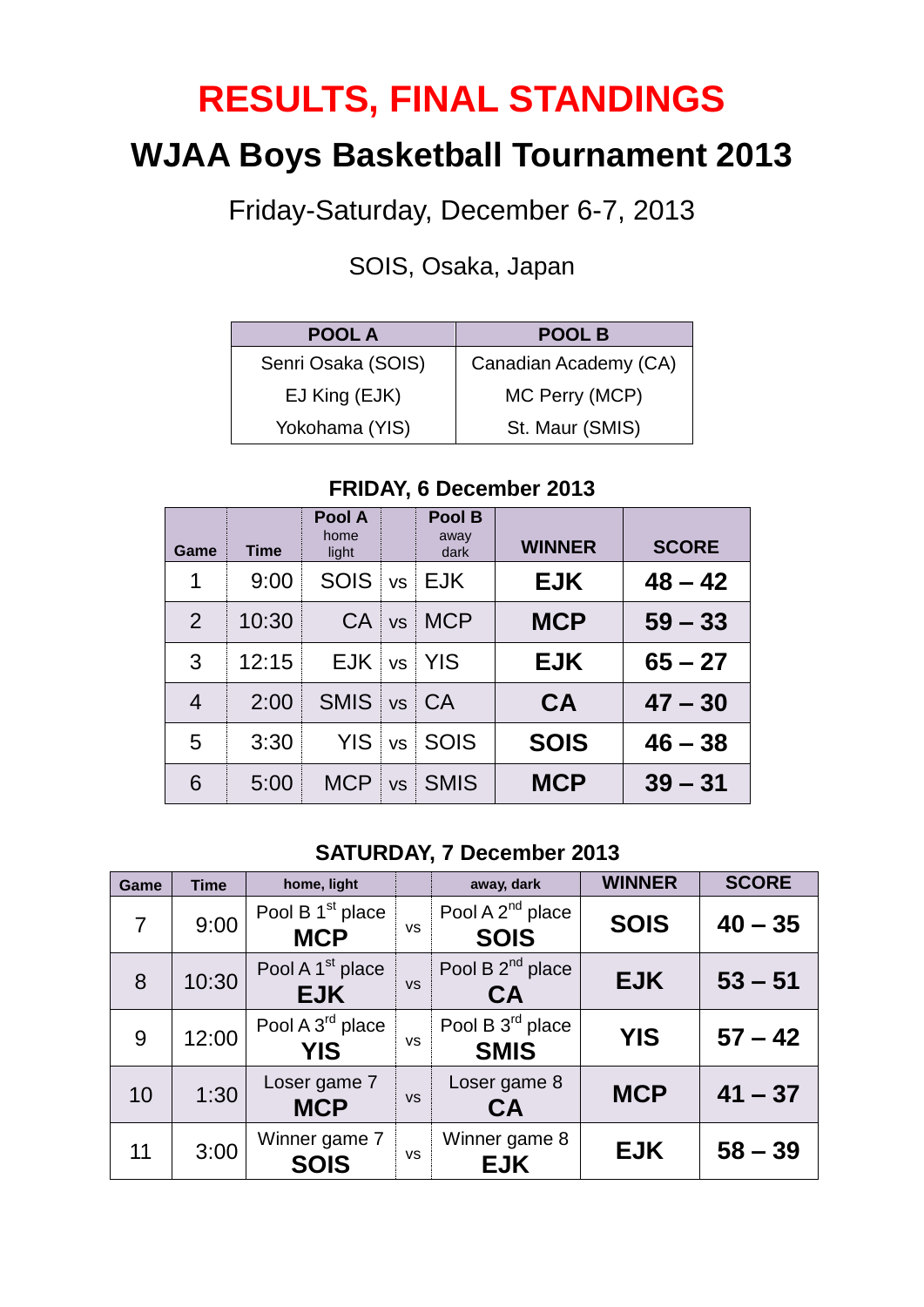# **WJAA BOYS BASKETBALL TOURNAMENT 2013 FINAL STANDINGS**

- **1 st:** EJ King High School Cobras
- **2 nd:** Senri Osaka International School Sabers
- **3 rd:** MC Perry High School Samurai
- **4 th:** Canadian Academy Falcons
- **5 th:** Yokohama International School Dragons
- **6 th:** St. Maur International School Cougars

| <b>EJK</b>                                                | <b>SOIS</b>                                 | <b>MCP</b>                                 |
|-----------------------------------------------------------|---------------------------------------------|--------------------------------------------|
| Jacob Lyle<br><b>Gemmar Caasi</b><br><b>Jackson Small</b> | Shaw Iyama<br>Coe Lee<br><b>Kai Stewart</b> | Dequandre Bernard<br><b>Vince Ermitano</b> |
| CΔ                                                        | YIS                                         | <b>SMIS</b>                                |
| Sedge Lucas<br>Joeth Sethi                                | Julian Klein                                | <b>Kelvin Robbins</b>                      |

### **ALL TOURNAMENT TEAM**

#### **Referees**

Mr. Tony Stone, Mr. Jeff Fleming

**Photos – next page.**